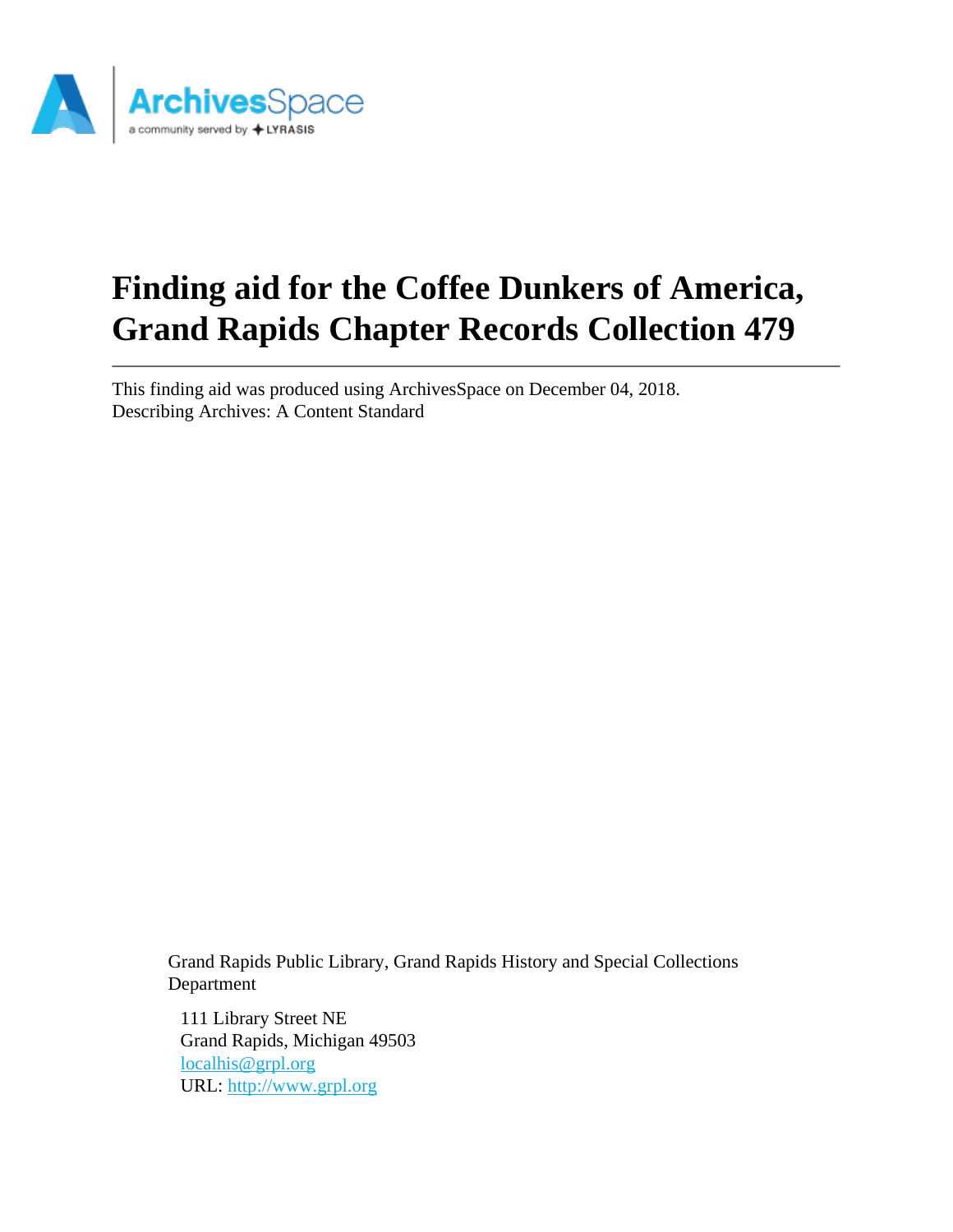# <span id="page-1-0"></span>**Table of Contents**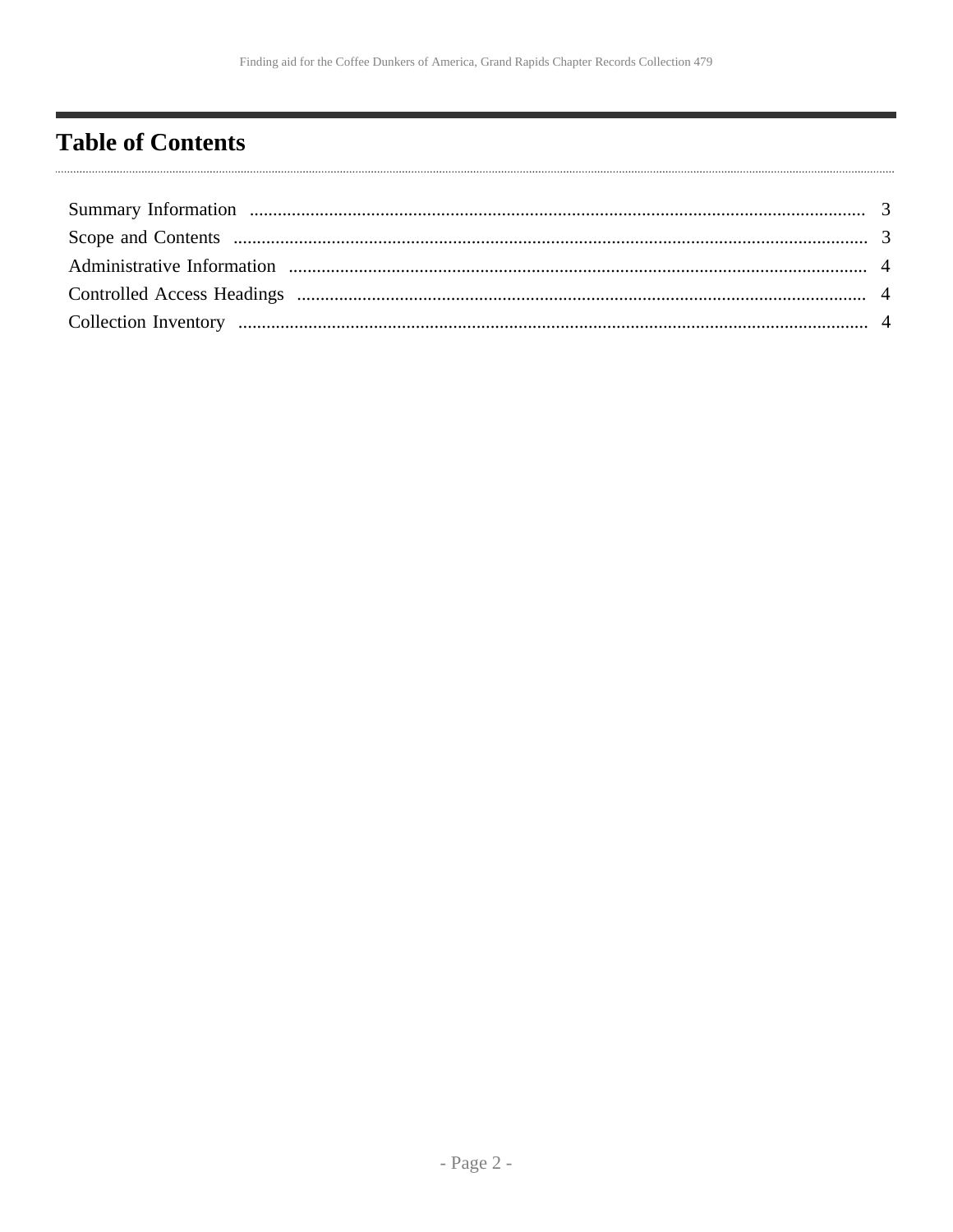## <span id="page-2-0"></span>**Summary Information**

| <b>Repository:</b>                                               | Grand Rapids Public Library, Grand Rapids History and Special<br><b>Collections Department</b>                                                                                                                                                                                                                                                                                                                                                                                                                                                                                                                                                                                                                                                                                                                                                                                                                                                                                                                                                         |  |  |
|------------------------------------------------------------------|--------------------------------------------------------------------------------------------------------------------------------------------------------------------------------------------------------------------------------------------------------------------------------------------------------------------------------------------------------------------------------------------------------------------------------------------------------------------------------------------------------------------------------------------------------------------------------------------------------------------------------------------------------------------------------------------------------------------------------------------------------------------------------------------------------------------------------------------------------------------------------------------------------------------------------------------------------------------------------------------------------------------------------------------------------|--|--|
| <b>Creator:</b>                                                  | Olson, Gordon L                                                                                                                                                                                                                                                                                                                                                                                                                                                                                                                                                                                                                                                                                                                                                                                                                                                                                                                                                                                                                                        |  |  |
| <b>Title:</b>                                                    | Coffee Dunkers of America, Grand Rapids Chapter Records                                                                                                                                                                                                                                                                                                                                                                                                                                                                                                                                                                                                                                                                                                                                                                                                                                                                                                                                                                                                |  |  |
| ID:                                                              | Collection 479                                                                                                                                                                                                                                                                                                                                                                                                                                                                                                                                                                                                                                                                                                                                                                                                                                                                                                                                                                                                                                         |  |  |
| <b>ID</b> [Archivists<br><b>Toolkit</b><br>Database::ACCESSION]: | 1163                                                                                                                                                                                                                                                                                                                                                                                                                                                                                                                                                                                                                                                                                                                                                                                                                                                                                                                                                                                                                                                   |  |  |
| Date [inclusive]:                                                | 1941-2001                                                                                                                                                                                                                                                                                                                                                                                                                                                                                                                                                                                                                                                                                                                                                                                                                                                                                                                                                                                                                                              |  |  |
| <b>Physical Description:</b>                                     | 0.25 Linear Feet 1 slim box                                                                                                                                                                                                                                                                                                                                                                                                                                                                                                                                                                                                                                                                                                                                                                                                                                                                                                                                                                                                                            |  |  |
| Language of the<br><b>Material:</b>                              | English                                                                                                                                                                                                                                                                                                                                                                                                                                                                                                                                                                                                                                                                                                                                                                                                                                                                                                                                                                                                                                                |  |  |
| Abstract:                                                        | Coffee Dunkers of America is an international non-profit organization;<br>a local chapter in Grand Rapids, Michigan, was founded on January<br>30, 1939 by Gerald R. Ford Sr., Police Chief Frank O'Mally, Kent<br>County Sheriff Hugh M. Blacklock, and Kent County Circuit Court<br>Judge John H. VanderWal, among others. The aim of Coffee Dunkers<br>International is to raise funding for charities and promote camaraderie<br>among members. Beginning in the 1960s, the Grand Rapids chapter<br>began holding an annual event (in December) that roasted the events of<br>the year. Many prominent Grand Rapids citizens have been members<br>of the Coffee Dunkers of America Grand Rapids chapter over the<br>decades, including Suzanne Geha, Susan Heartwell, and other active<br>citizens at that time. Material in this collection can be used to gain<br>an understanding of the chapter's activities, though most material is<br>concentrated in the 1990s, largely due to the participation of former<br>city historian Gordon Olson. |  |  |

#### **^** [Return to Table of Contents](#page-1-0)

## <span id="page-2-1"></span>**Scope and Contents**

. . . . .

This collection contains printed material related to the Grand Rapids Chapter of Coffee Dunkers of America, including Board of Directors rosters; charities; contributors; correspondence; donor lists; members/mailing lists; memos; minutes/agendas; programs/invitations; Santa Claus Parade; and scripts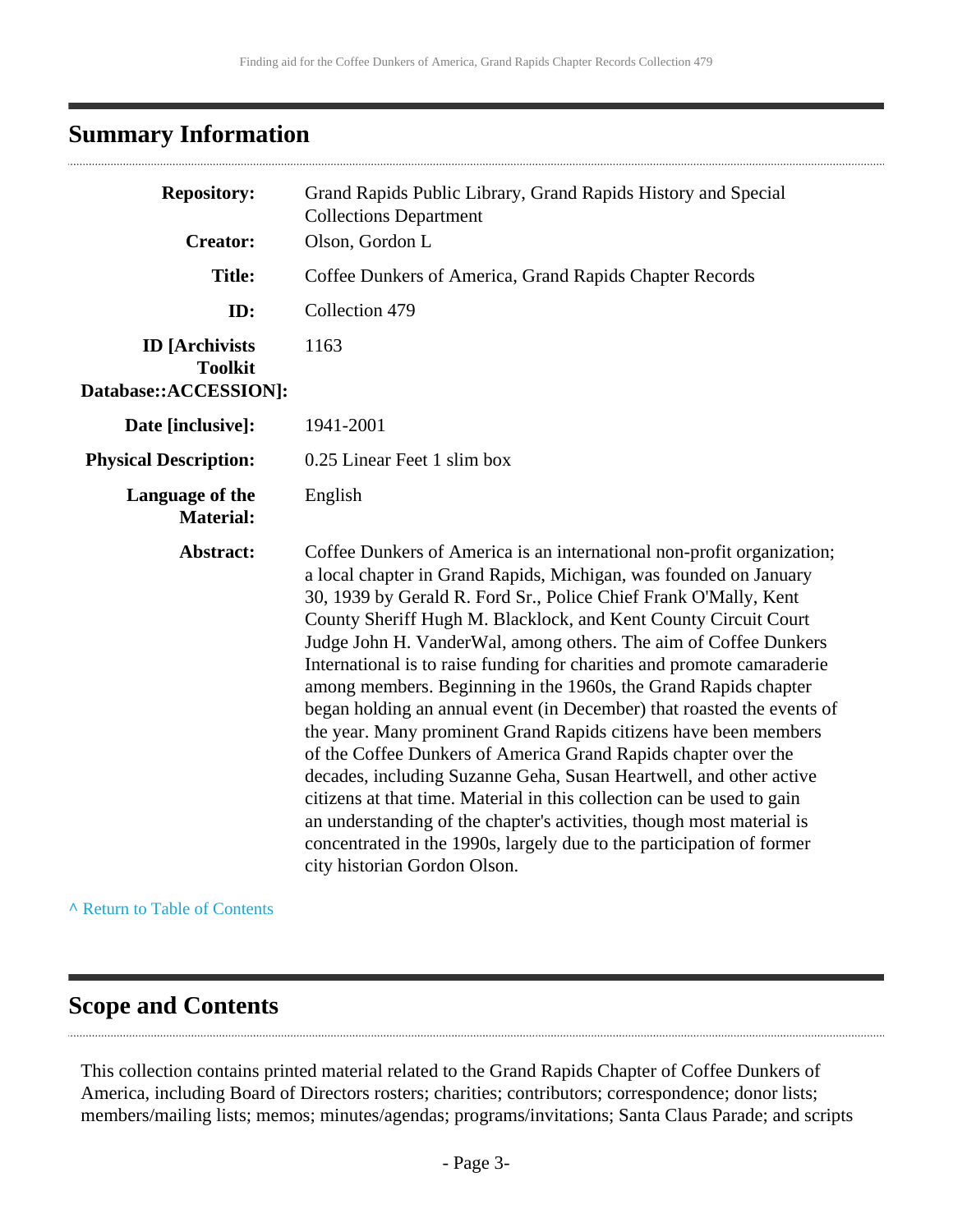from annual programs. While the inclusive dates include material from the 1940s and the early 2000s, most of the material in the collection is from the mid-1990s. This collection may be interested to a researcher looking to understand more about the philanthropic activities in Grand Rapids. Additionally, some parts of the collection, such as the scripts from the performances orchestrated by the Coffee Dunkers members, provide insight into and commentary on how Grand Rapids citizens and/or events were perceived.

**^** [Return to Table of Contents](#page-1-0)

#### <span id="page-3-0"></span>**Administrative Information**

#### **Publication Statement**

Grand Rapids Public Library, Grand Rapids History and Special Collections Department

111 Library Street NE Grand Rapids, Michigan 49503 [localhis@grpl.org](mailto:localhis@grpl.org) URL:<http://www.grpl.org>

#### **Immediate Source of Acquisition**

Gift from former city historian Gordon Olson who was involved with the Coffee Dunkers of America Grand Rapids chapter in the 1990s. Accession number: 1995.021.

**^** [Return to Table of Contents](#page-1-0)

### <span id="page-3-1"></span>**Controlled Access Headings**

- Non-profits -- Michigan -- Grand Rapids
- Charities -- Michigan -- Grand Rapids
- Grand Rapids (Mich.) -- History

## <span id="page-3-2"></span>**Collection Inventory**

| <b>Title/Description</b>      | <i><u><b>Instances</b></u></i> |          |
|-------------------------------|--------------------------------|----------|
| Board of Directors, 1988-1994 | Box 1                          | Folder 1 |